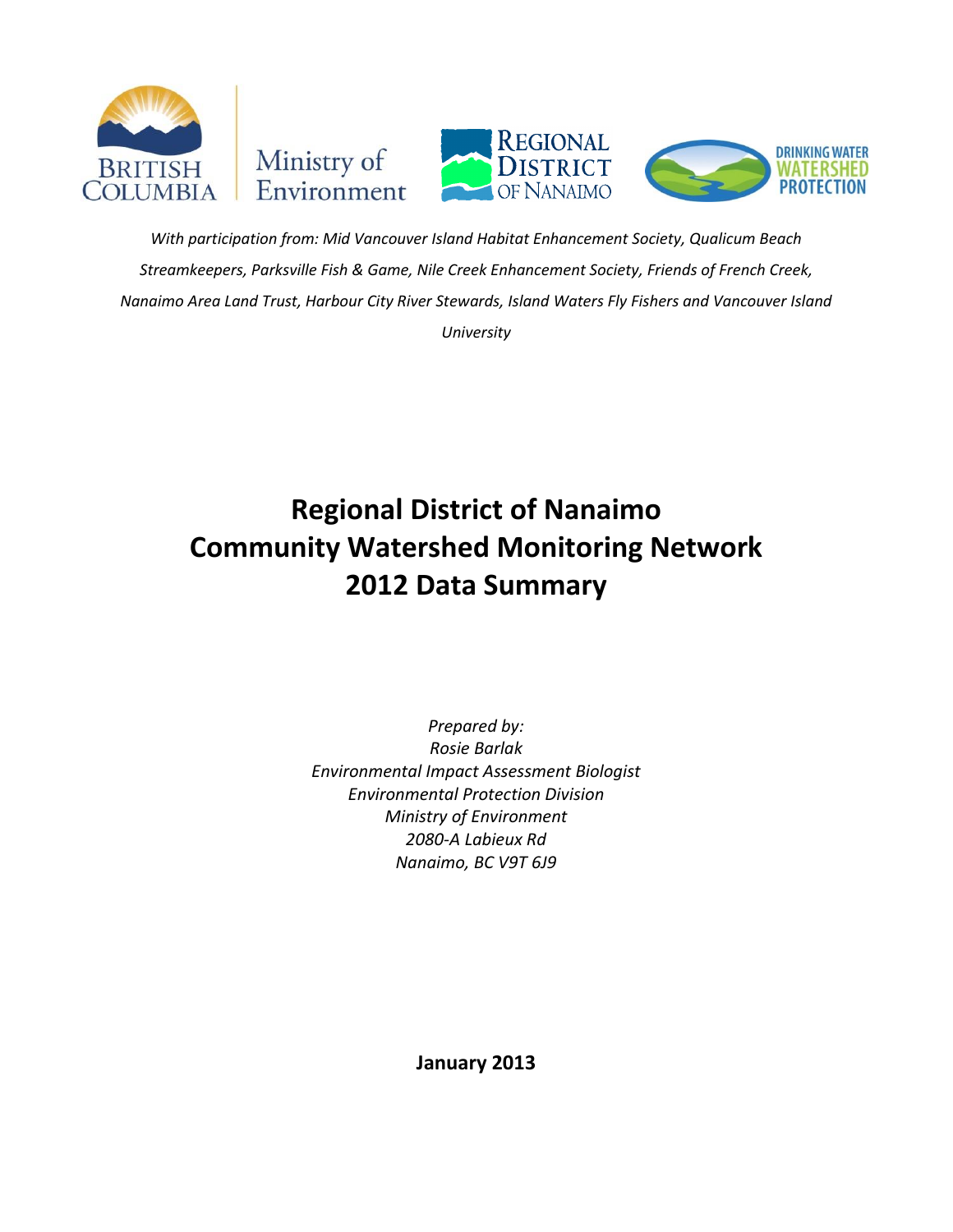# **Program Outline**

The purpose of this report is to present a summary of data collected as part of the Regional District of Nanaimo (RDN) Community Watershed Monitoring Network partnership. This partnership was initiated in 2011 by the RDN and the British Columbia (BC) Ministry of Environment (MOE) to collect data across the RDN. In its early stages (2011-2013) the program will be used for data gathering with the goals of obtaining enough data to see watershed trends and raise watershed health awareness in local communities. Long term goals are to use multiple years of data to determine in which watersheds more detailed monitoring and/or improved watershed management need occur, and to assist in land use planning.

Partnerships are core to the monitoring program. In 2012 the RDN and MOE organized the program and trained participants in monitoring protocols. Nine stewardship groups within the RDN participated in the monitoring program, with safety gear and land access provided by Island Timberlands LP. Stewardship groups participating in 2012 were: Nile Creek Enhancement Society, Friends of French Creek, Qualicum Beach Streamkeepers, Parksville Fish and Game, Mid Vancouver Island Habitat Enhancement Society, Nanaimo Area Land Trust, Harbour City River Stewards, Island Waters Fly Fishers and Vancouver Island University.

A total of 45 different sites in 14 different watersheds were monitored in 2012, the second year of the program. Samples were collected weekly between August 14 and September 11, 2012 (summer low flow) and between October 16 and November 13, 2012 (fall rains) by the stewardship groups according to BC MOE sampling procedures (BC MOE, 2003). Quality assurance/quality control samples were collected by three groups. In this document, data are presented and compared to existing BC Water Quality Guidelines (BC MOE, 1997) and/or Englishman River Water Quality Objectives (Barlak *et al*., 2010) (Table 1), applicable to other watersheds within the same ecoregion. Exceedences and similarity to 2011 data (Barlak, 2012) are noted. When any turbidity samples were less than 0 NTU, or not a true reading, calibration corrections were applied to all samples measured with the same instrument on that day and the corrected values presented here. When data collection was missed the missing data point is represented by a missing bar in the applicable figure in this report.

| <b>Parameter</b>                   | <b>Guideline or Objective Value</b>       | Importance                                      |
|------------------------------------|-------------------------------------------|-------------------------------------------------|
| <b>Turbidity (Englishman River</b> | October to December:                      | Measures clarity or cloudiness of water. High   |
| <b>Water Quality Objective)</b>    | 5 NTU maximum                             | values are associated with higher levels of     |
|                                    | January to September:                     | other contaminants (e.g. bacteria).             |
|                                    | 2 NTU maximum                             |                                                 |
| <b>Temperature</b>                 | Short Term, at any location in the river  | If too warm not aesthetically pleasing to drink |
| (Englishman River Water            | - $\leq$ 17°C average weekly temperature  | and can affect health and survival of aquatic   |
| Quality Objective)                 | Long Term < $15^{\circ}$ C average weekly | organisms.                                      |
|                                    | temperature. *Weekly averages could       |                                                 |
|                                    | not be calculated with available data.    |                                                 |
| <b>Dissolved Oxygen</b>            | 30 day average 8 mg/L                     | If too low affects the health and survival of   |
| (BC Water Quality Guideline        | Instantaneous minimum 5 mg/L              | aquatic organisms.                              |
| for aquatic life)                  |                                           |                                                 |
| Conductivity                       | No guidelines exist; coastal streams      | The more dissolved ions in water, the greater   |
| (no guideline)                     | generally less than 80 µS/cm but can      | the electrical conductivity. Dilution decreases |
|                                    | be more if significant ground water       | conductivity but groundwater influences or      |
|                                    | influences                                | sediment introduced in water can increase it.   |

Table 1 - BC Water Quality Guidelines and/or Englishman River Water Quality Objectives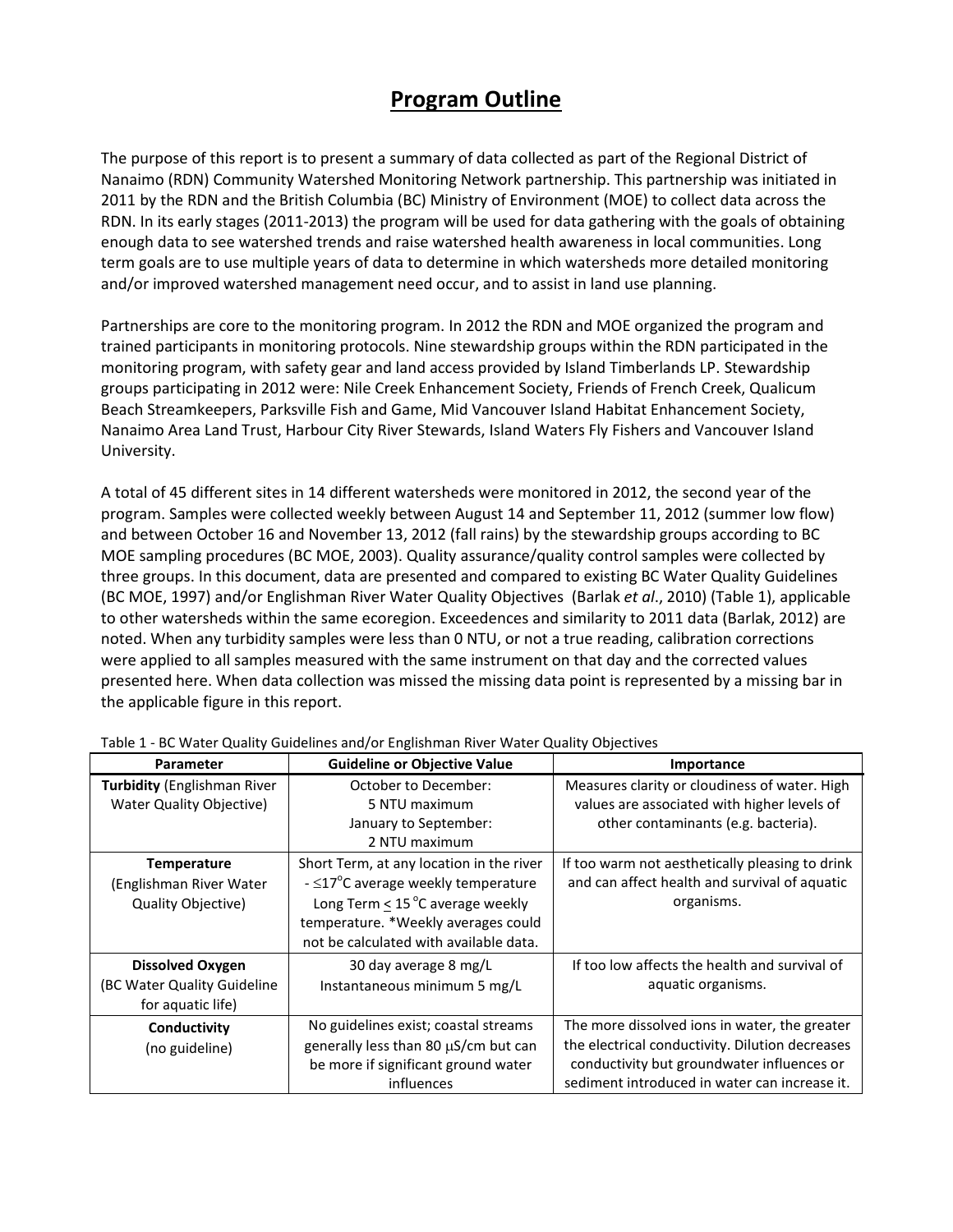# **Data Summary**

### **Summer and Fall 2012**

#### **Qualicum Beach Streamkeepers and Parksville Fish and Game**

There was potential for exceedences of the aesthetic drinking water temperature guideline (weekly average 15<sup>o</sup>C) in the lower Little Qualicum River throughout the summer sample period (Figure 1). Maximum summer water temperatures at times had potential to exceed the guideline for coho (17 $^{\circ}$ C) rearing. This is typical of many east coast Vancouver Island streams where the lower portions are wide and shallow; as long as refuges remain with lower temperatures, juvenile fish should be able to retreat to these during periods of elevated temperatures. Data were very similar to those collected in 2011 as part of this program.





Dissolved oxygen (DO) at Grandon Creek at Laburnum was below the instantaneous minimum aquatic life guideline throughout the summer (Figure 2). An average (not shown in figure below) of these values was below the recommended 30 day average. Low DO values may be indicative of very low flow or still water, which matched field descriptions of flow at the Grandon Creek at Laburnum site. Data were very similar to those collected in 2011 as part of this program.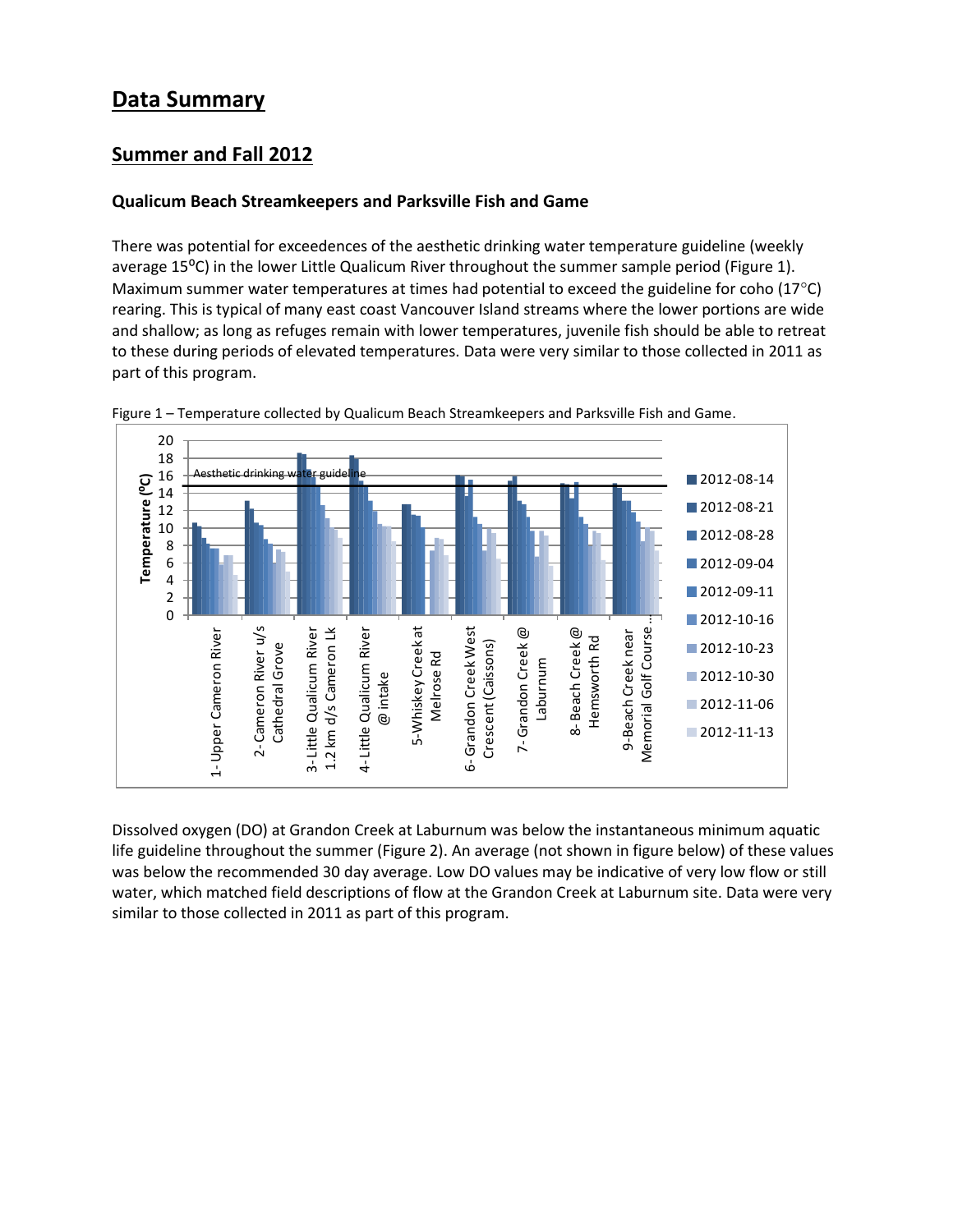

Figure 2 – Dissolved oxygen collected by Qualicum Beach Streamkeepers and Parksville Fish and Game.

Conductivity was higher than levels typical of coastal streams in both Grandon and Beach Creeks during both sample periods and at Whiskey Creek in the fall (Figure 3). In Grandon and Beach Creeks increases appear to be associated primarily with increased turbidity in summer and possibly groundwater influences at all times. Fall increases at Whiskey Creek and slightly at the other sites appear to be associated with turbidity events. Data were similar to those collected in 2011 as part of this program.



Figure 3 – Specific conductivity collected by Qualicum Beach Streamkeepers and Parksville Fish and Game.

The January through September summer low flow maximum turbidity objective was at times exceeded in both Grandon Creek and Beach Creeks (Figure 4), similar to that observed in 2011. This and the proximity of these creeks to residential development areas suggest increased anthropogenic turbidity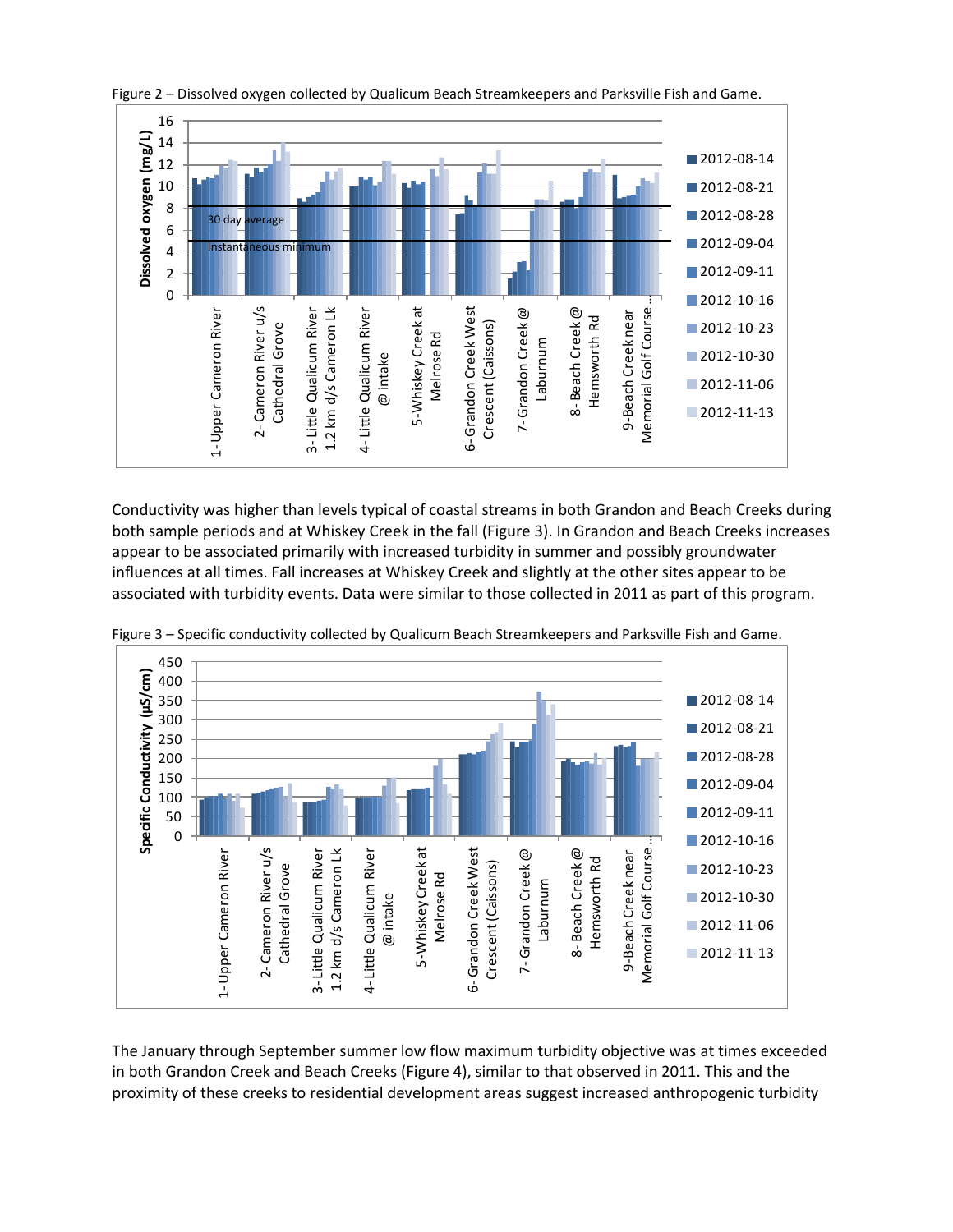inputs to these creeks; further data collection will help determine trends. Increased fall values at all sites were associated with rainfall events and did not exceed October to December turbidity objectives in any samples collected.



Figure 4 – Turbidity collected by Qualicum Beach Streamkeepers and Parksville Fish and Game.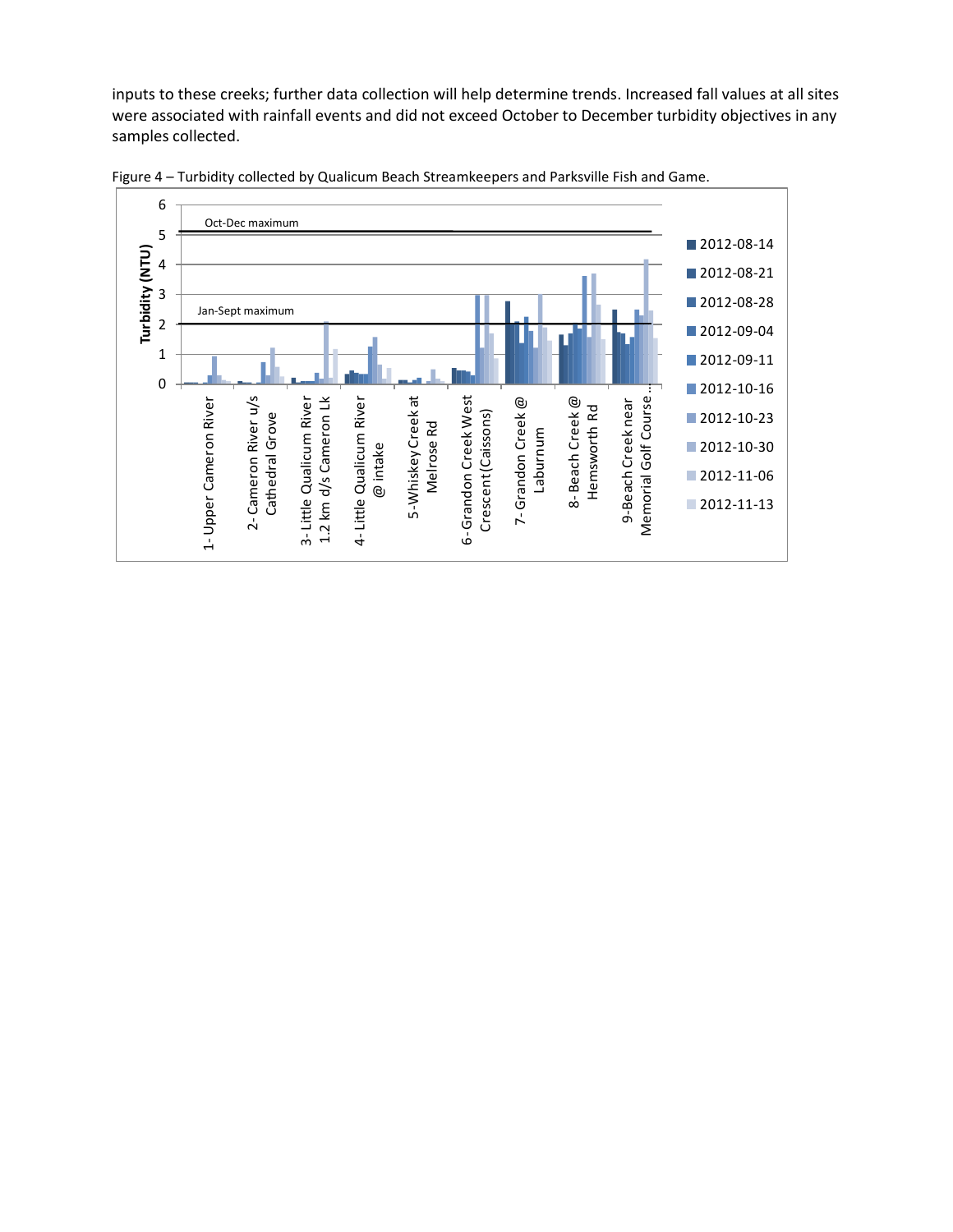#### **Nile Creek Enhancement Society**

There was potential for exceedences of the aesthetic drinking water temperature guideline (weekly average 15<sup>o</sup>C) at one site in Thames Creek and in Upper Nile Creek (Figure 5) in the summer. Dissolved oxygen and conductivity values are shown in Figures 6 and 7. Data were similar to those collected in 2011 as part of this program.



Figure 5 – Temperature collected by the Nile Creek Enhancement Society.



Figure 6 – Dissolved oxygen collected by the Nile Creek Enhancement Society.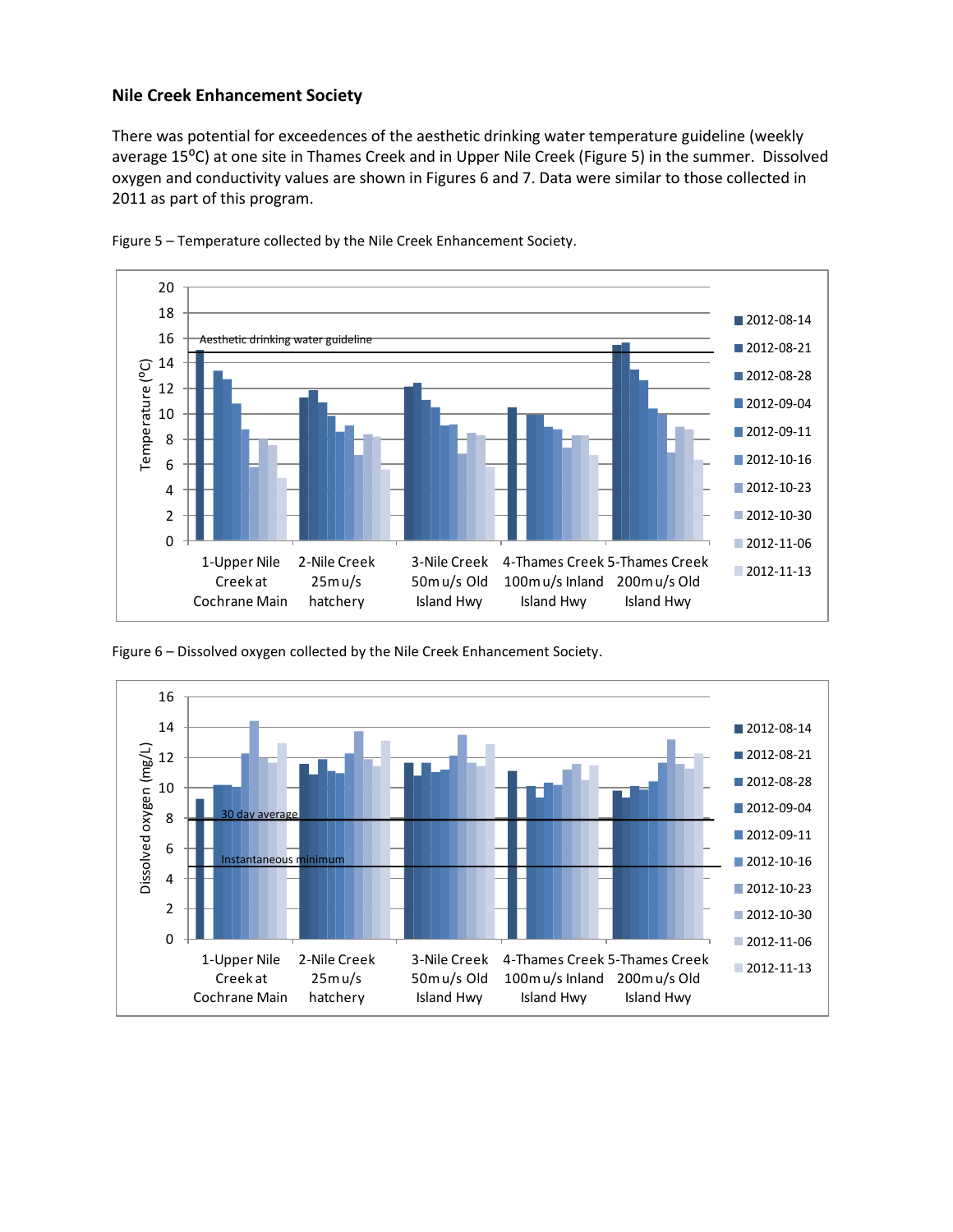Figure 7 – Specific conductivity collected by the Nile Creek Enhancement Society.



Summer turbidity values at Thames Creek 200 m upstream Old Island Highway were slightly higher than those observed in 2011; as further data are collected trends may become apparent. Higher fall turbidity vales (Figure 8) were associated with rainfall events and tended to be highest in the lower watershed sites.

Figure 8 – Turbidity collected by the Nile Creek Enhancement Society.

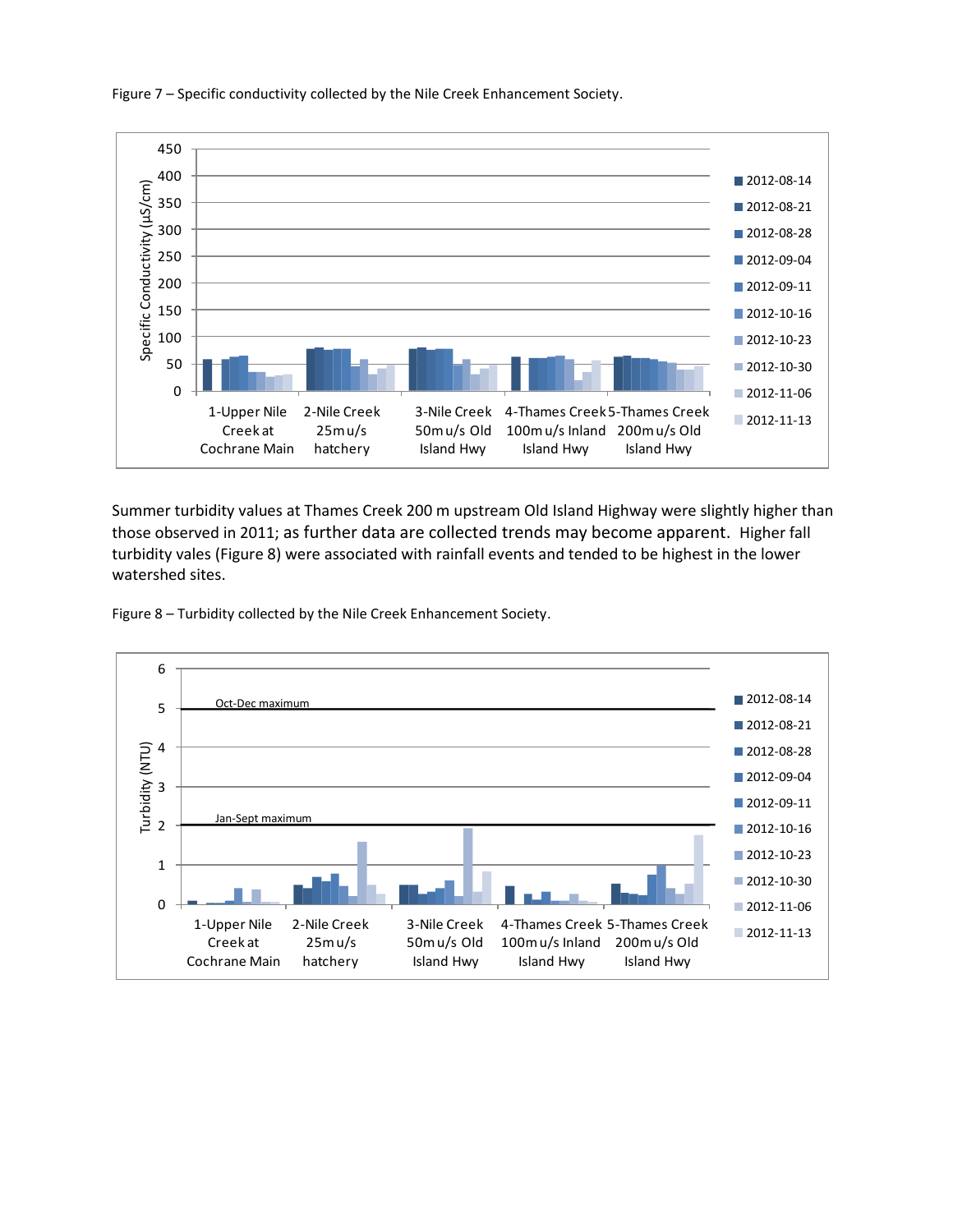#### **Mid Vancouver Island Habitat Enhancement Society**

There was potential for exceedences of the aesthetic drinking water temperature guideline (weekly average 15<sup>o</sup>C) in the summer at all sites except the Upper Englishman River (Figure 9). This is typical of many east coast Vancouver Island streams where the lower portions are wide and shallow. Maximum summer water temperatures had the potential to exceed the guideline for coho ( $17^{\circ}$ C) rearing in the South Englishman River. More data are needed to determine if these observations could be related to the wide and shallow nature of this area of the South Englishman River, low flows, the hydrology of the upper watershed (low elevation, inputs from shallow lakes and a wetland) or other factors. As long as refuges remain with lower temperatures, juvenile fish should be able to retreat to these during periods of elevated temperatures. Values were slightly higher than those observed in 2011.



Figure 9 – Temperature collected by the Mid Vancouver Island Habitat Enhancement Society.

Dissolved oxygen in the summer at the South Englishman River site was slightly lower than that in 2011, possibly due to lower flows in 2012. The summer five weekly sample in 30 day average at this site could not be calculated as only four of the required five measurements were taken (Figure 10), but an average of the existing values was just above the 8 mg/L objective value. Summer dissolved oxygen at the Shelly Creek site (new site in 2012) did not meet the 30 day average objective of 8 mg/L.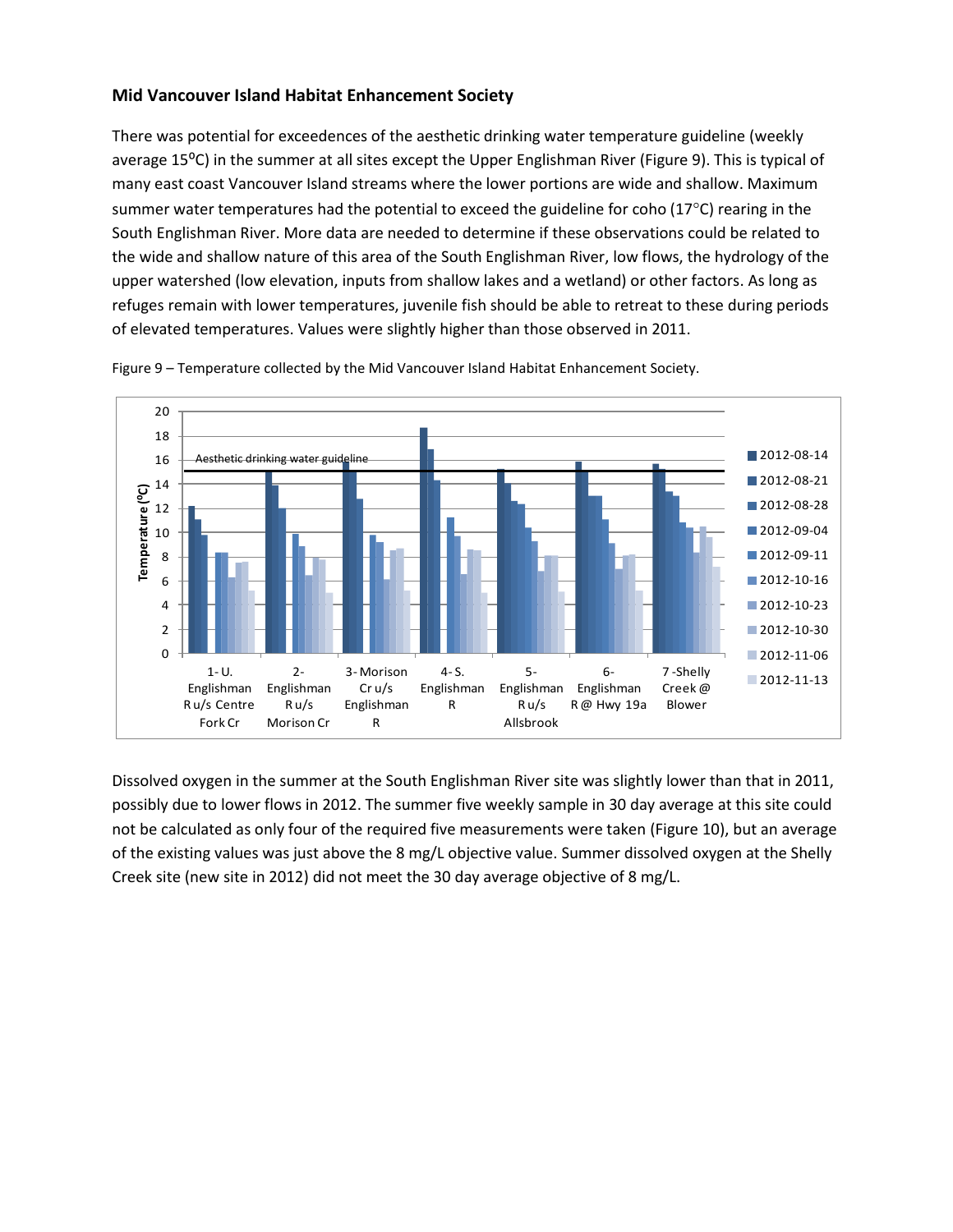

Figure 10– Dissolved oxygen collected by the Mid Vancouver Island Habitat Enhancement Society.

At the South Englishman River site, specific conductivity was higher than levels typical of coastal streams (Figure 11). These values were not typically associated with increased turbidity and were most likely influenced by higher groundwater inputs. With the exception of fall Morrison Creek values, data were similar to those observed in 2011. The Morrison Creek site in the fall and the Shelly Creek site in summer and fall showed conductivity higher than levels typical of coastal streams; these observations appeared to be associated with turbidity events. Further data collection will help determine trends.



Figure 11– Specific conductivity collected by the Mid Vancouver Island Habitat Enhancement Society.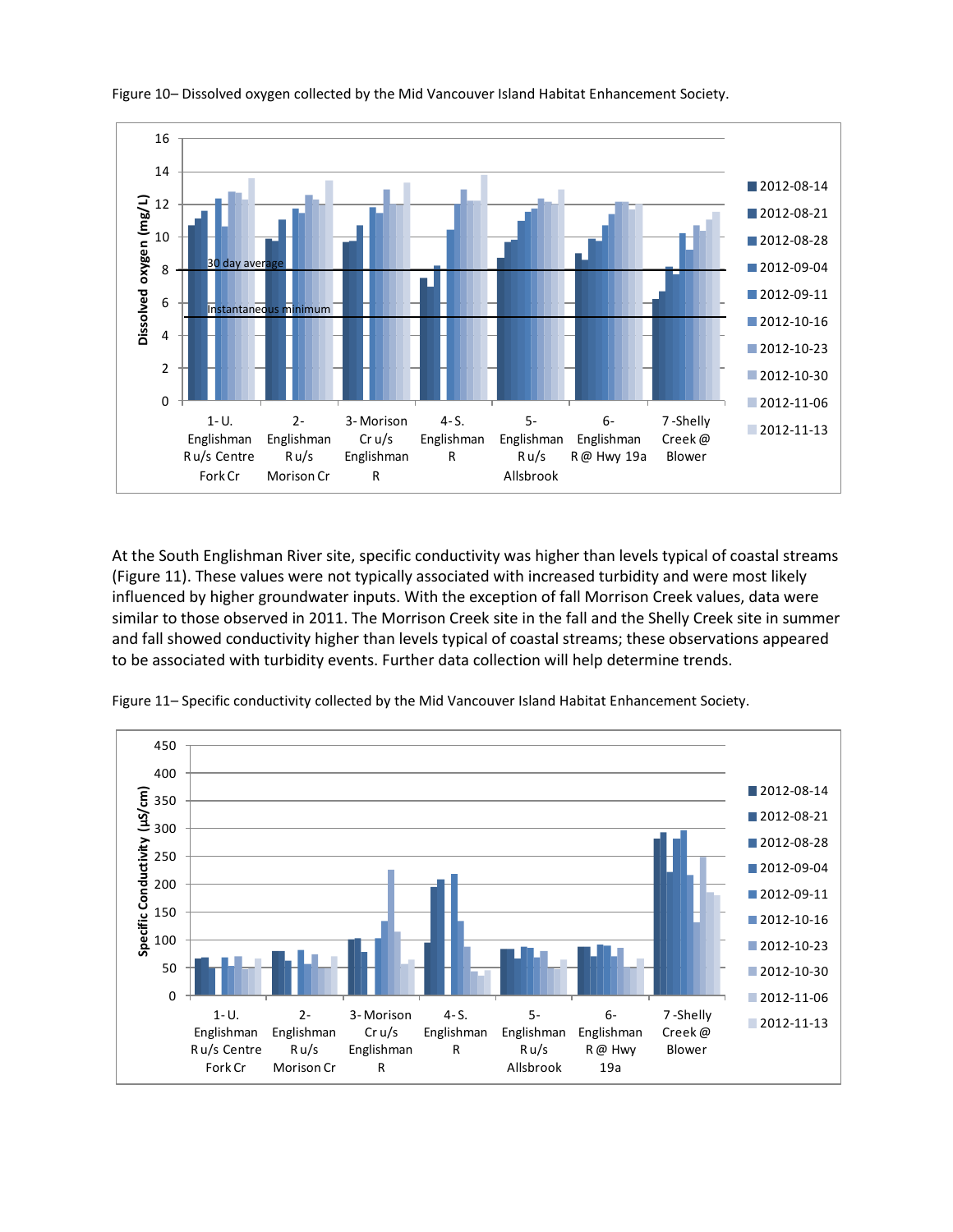Summer turbidity levels were similar to those observed in 2011. Increased fall turbidity observations at all sites were associated with rainfall events. Turbidity levels at Morison Creek exceeded the October to December maximum objective on one occasion and, similar to samples collected in Shelly Creek, were above background levels for most samples collected (Figure 12). Upstream activities are likely influencing these observations. As further data are collected trends may become apparent.





A monitoring instrument (sonde) installed at the Englishman River at Highway 19A site monitors temperature, conductivity and turbidity every 15 minutes; additional grab sampling (analyzed by a lab) by MVIHES as part of a Federal/Provincial monitoring program were also available for quality control comparison. All turbidity readings were within acceptable quality control criteria for all samples (Figure 13). Meter and lab readings for specific conductivity were plotted against conductivity measured by the sonde (Figure 14). The offset observed between the sonde and the other data points is due to the temperature conversation factor needed to show the sonde data as specific conductivity. This conversion was not done for this figure. The figure shows a similar pattern is observed between the two sets of values. Temperature readings were consistent with those observed in the sonde (Figure 15).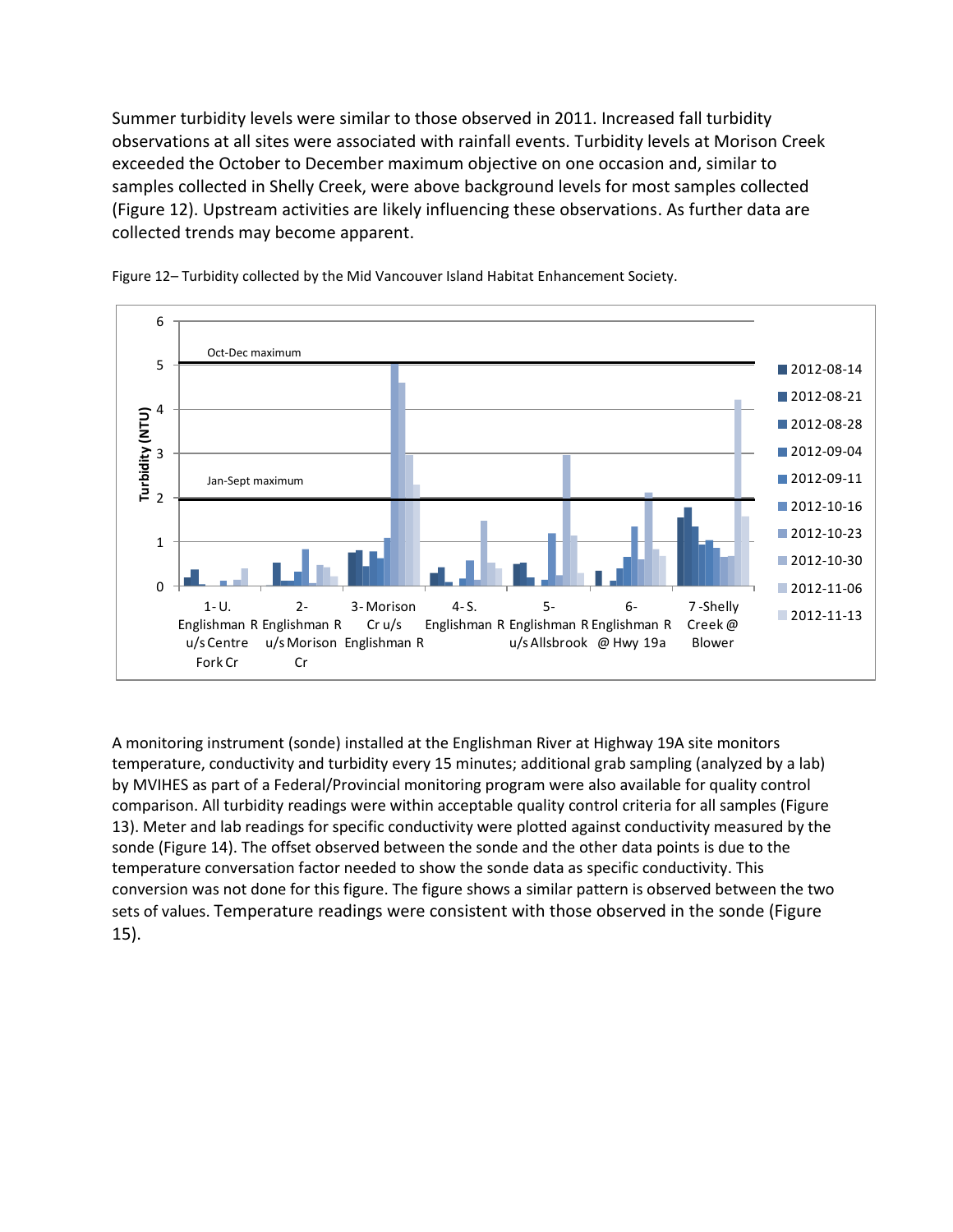Figure 13 – Comparison of lab, field and continuous monitoring sonde turbidity measurements at the Englishman River at Highway 19A site.



Figure 14- Comparison of lab, field specific conductivity and continuous monitoring sonde conductivity (i.e. not adjusted for temperature) measurements at the Englishman River at Highway 19A site.

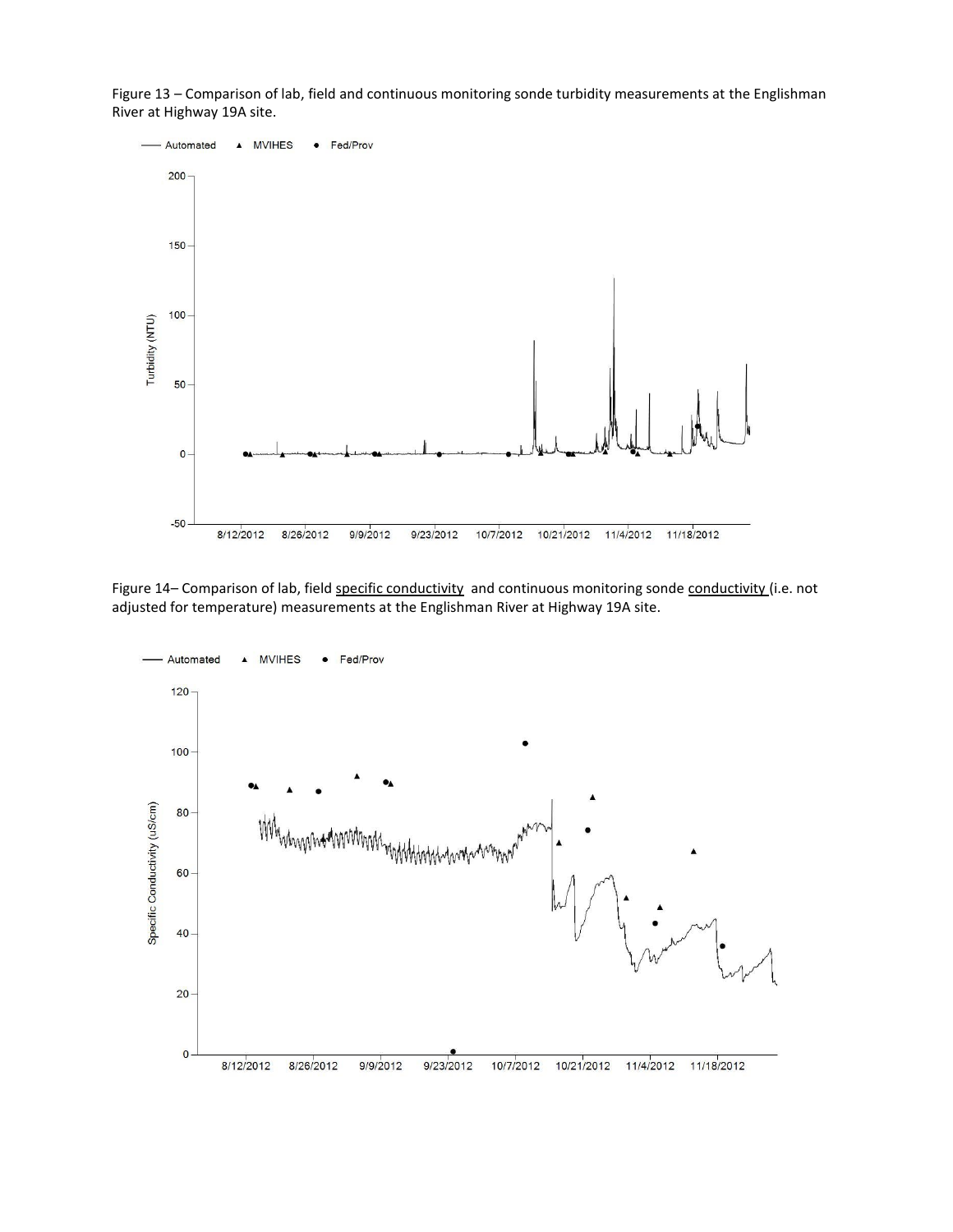Figure 15 – Comparison of field and continuous monitoring sonde temperature measurements at the Englishman River at Highway 19A site.

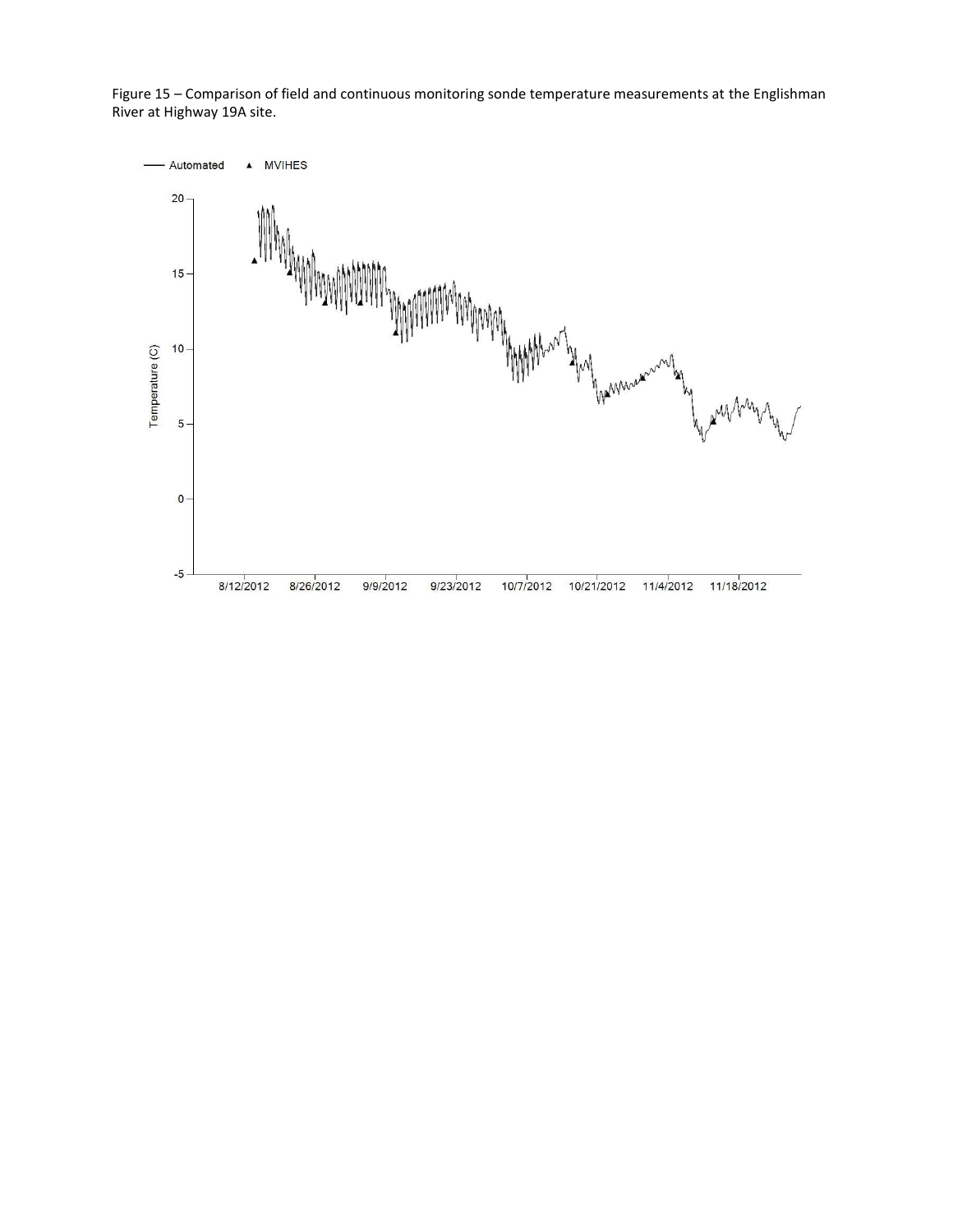#### **Friends of French Creek**

There was potential for exceedences of the aesthetic drinking water temperature guideline (weekly average 15<sup>o</sup>C) at all three sites (Figure 16). Values were similar to those observed in 2011.



Figure 16– Temperature collected by the Friends of French Creek.

Dissolved oxygen (DO) at the Grafton Road site was below the recommended 30 day average (average of 7.81 mg/L not shown) (Figure 17). Low DO values were associated with very low flow or still water at this site. Values were similar to those observed in 2011.



Figure 17– Dissolved oxygen collected by the Friends of French Creek.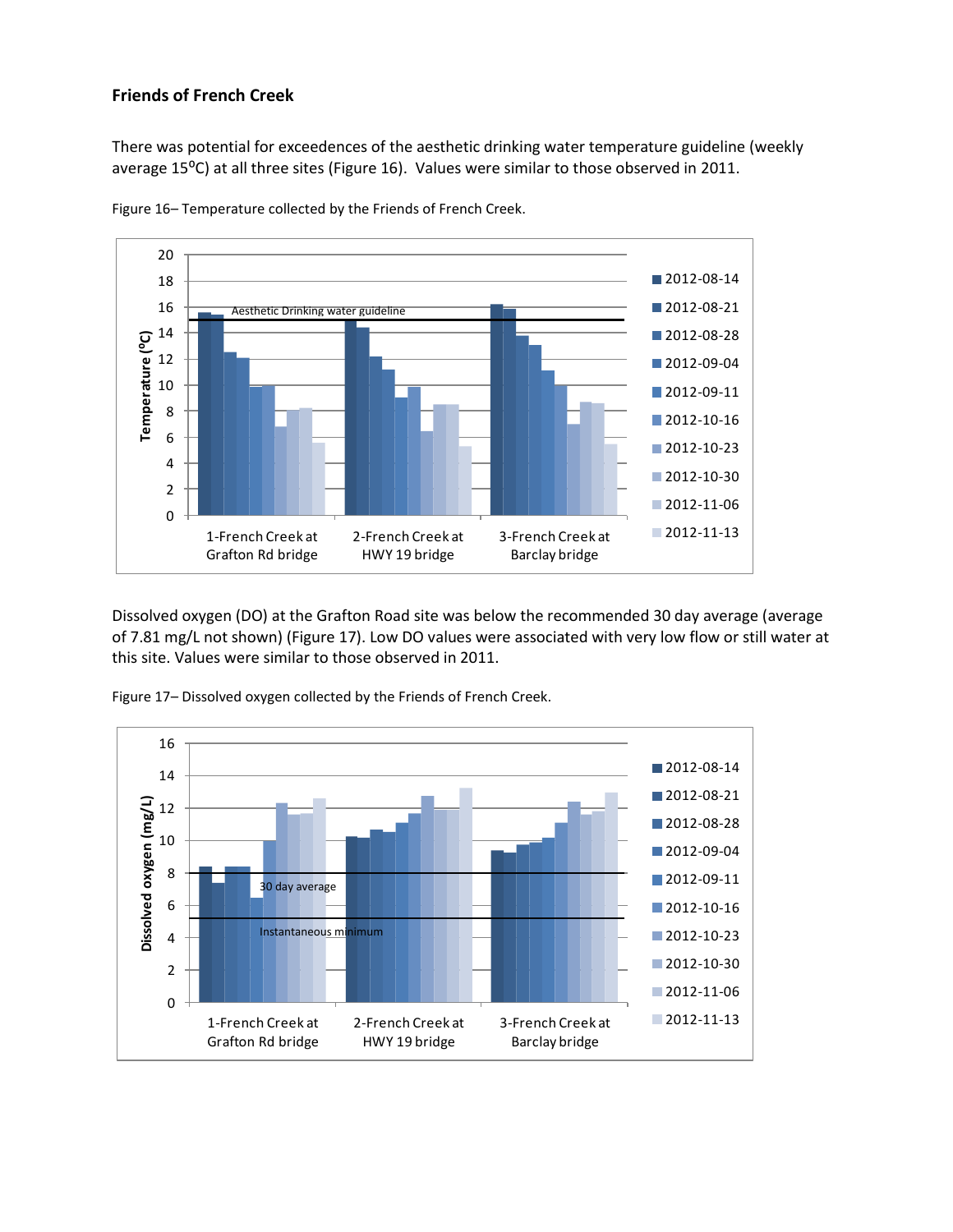At the Highway 19 and Barclay Bridge sites, conductivity was higher than levels typical of coastal streams in the summer (Figure 18). These values appeared to be associated with increased turbidity at the Barclay Bridge site, while at the Highway 19 site they may have been influenced by higher groundwater inputs. Values were similar to those observed in 2011.



Figure 18– Specific conductivity collected by the Friends of French Creek.

Summer turbidity at the Barclay Bridge site occasionally exceeded the maximum turbidity objective (Figure 19) and data were slightly higher than those observed in 2011. On Aug 28, 2012 when turbidity exceeded the objective of 2 NTU it was noted that there was an excavator working upstream. Throughout the summer large groups of ducks were also observed upstream and likely also contributed to higher turbidity values. Higher fall values were associated with rainfall events.

Figure 19– Turbidity collected by the Friends of French Creek.

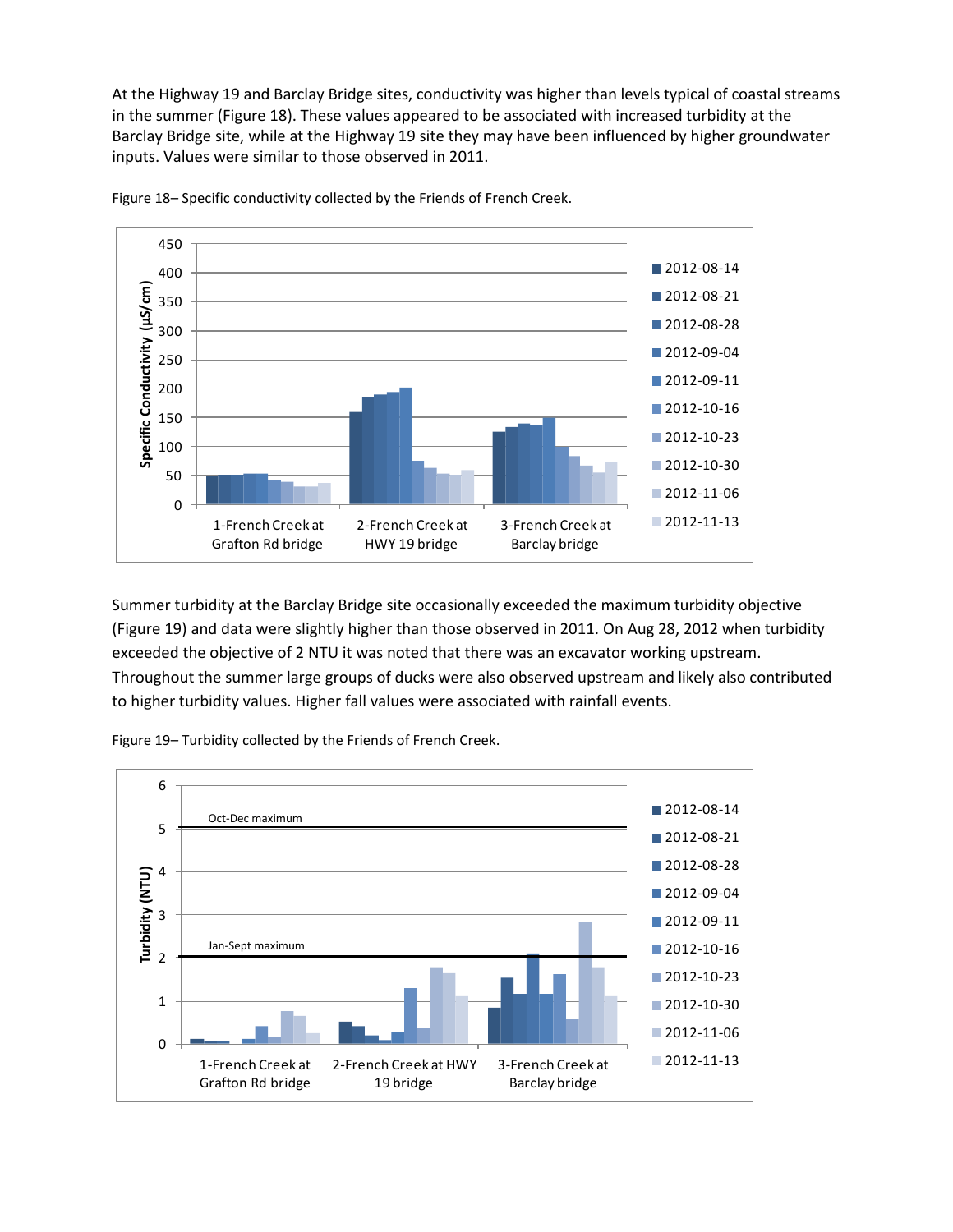Duplicate turbidity readings for quality assurance purposes were taken at the French Creek sites, rezeroing the meter before each new reading. Four of the 30 duplicate samples taken had duplicate readings that were both within the accuracy of the meter (i.e. higher than 0.04 NTU) and more than 25% different from the first readings. These four sets of values were on the low range of the meter (i.e. less than 1 NTU) and most were less than 0.40 NTU, thus none would have the potential to artificially show a turbidity objective exceedence. In addition, three more readings were taken at each site, not zeroing the meter after each reading. With the exception of one site on Sept 11, 2012, where the triplicate values were within 25% of the first reading but not the duplicate reading, all were within 25% of the duplicate reading.

#### **Nanaimo Area Land Trust**

There was potential for exceedences of the aesthetic drinking water temperature guideline (weekly average 15<sup>o</sup>C) occasionally in Haslam Creek and throughout the summer sample period in the Nanaimo River upstream Haslam Creek (Figure 20). Summer temperatures occasionally had the potential to exceed the guideline for coho rearing (17°C) at the Nanaimo River site. This is typical of many east coast Vancouver Island streams where the lower portions are wide and shallow; as long as refuges remain with lower temperatures, juvenile fish should be able to retreat to these during periods of elevated temperatures.



Figure 20– Temperature collected by the Nanaimo Area Land Trust.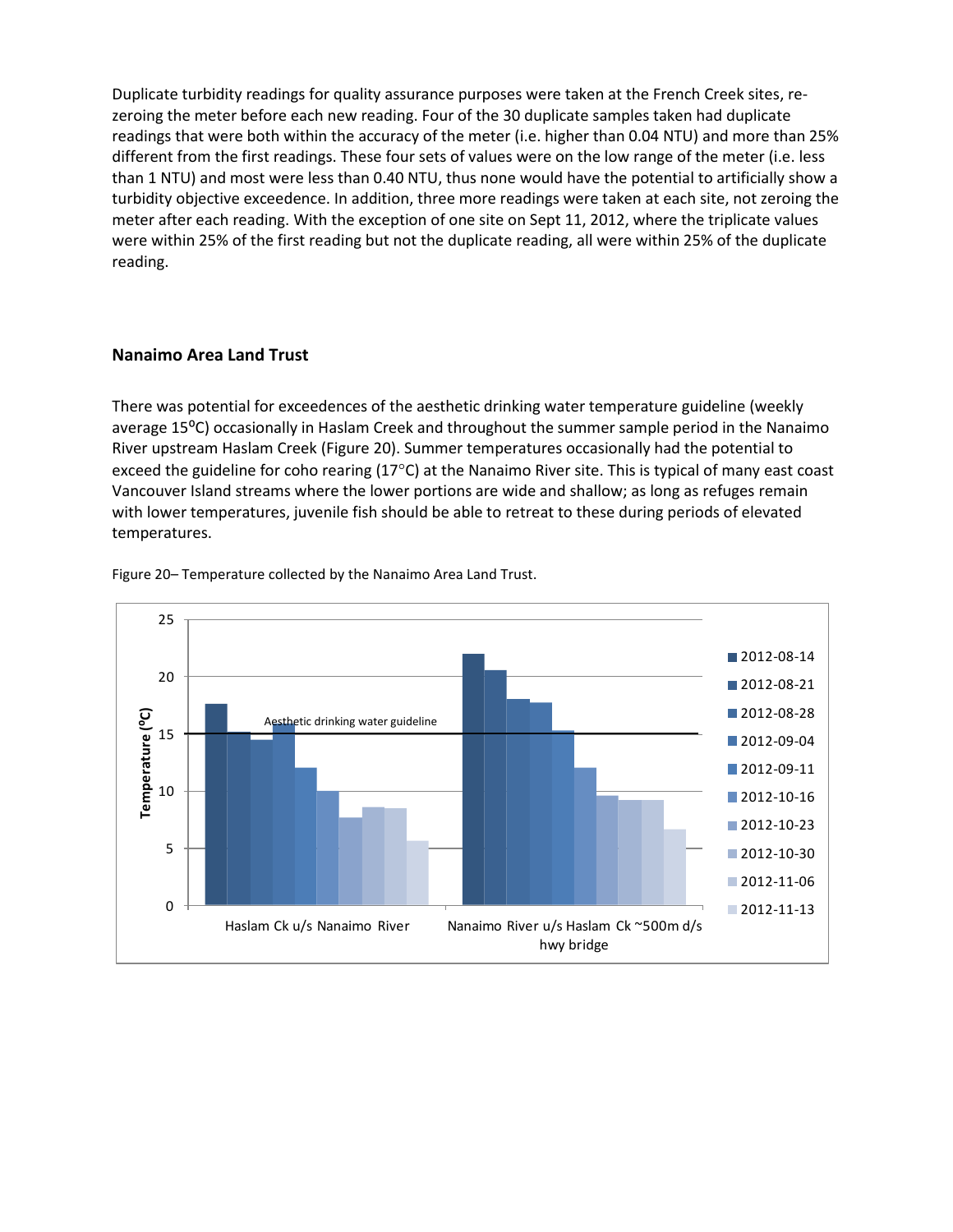Dissolved oxygen values are shown in Figure 21.



Figure 21– Dissolved oxygen collected by the Nanaimo Area Land Trust.

Slightly higher summer specific conductivity values at the Haslam Creek (Figure 22) site may indicate some groundwater influence.

Figure 22– Specific conductivity collected by the Nanaimo Area Land Trust.

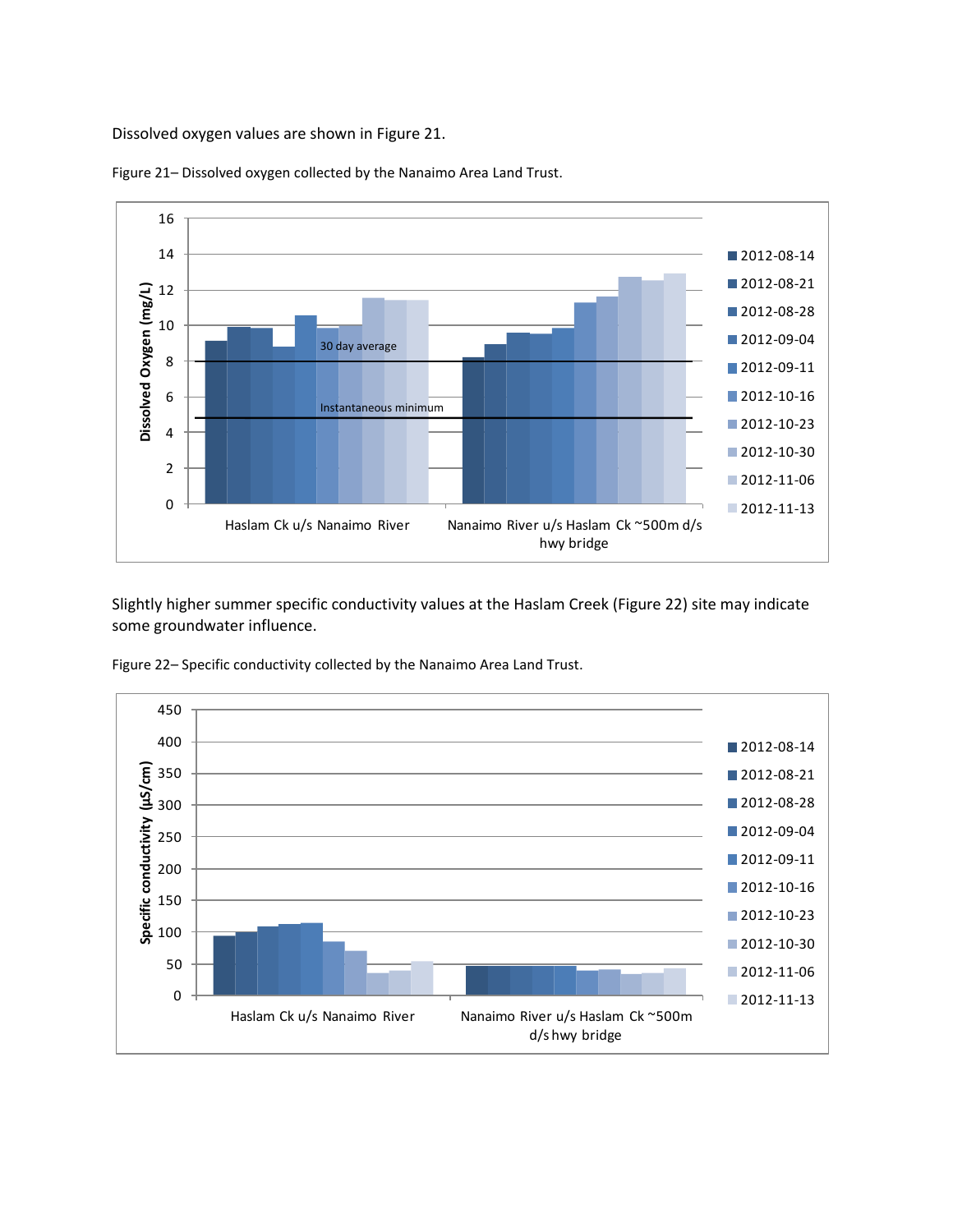Fall turbidity events were associated with rainfall events. Though turbidity objectives were not exceeded at any time, the high turbidity spike on Oct 30, 2012 was noteworthy (Figure 23) and may have been associated with high numbers of dead spawned fish observed and very high water levels on that day.



Figure 23– Turbidity collected by the Nanaimo Area Land Trust.

#### **Harbour City River Stewards (in affiliation with Nanaimo Area Land Trust)**

There was potential for summer exceedences of the aesthetic drinking water temperature guideline (weekly average 15⁰C) occasionally in both Departure and Cottle Creeks (Figure 24) and potential for summer exceedence of the guideline for coho rearing  $(17^{\circ}C)$  in the lower portions of creek. Though fisheries information (Habitat Wizard, 2012) indicates only that cutthroat trout are present in Cottle Creek, not coho, cutthroat trout have the same maximum guideline for rearing. High summer temperatures are typical of many east coast Vancouver Island streams where the lower portions are wide and shallow or in smaller creeks; as long as refuges remain with lower temperatures, juvenile fish should be able to retreat to these during periods of elevated temperatures.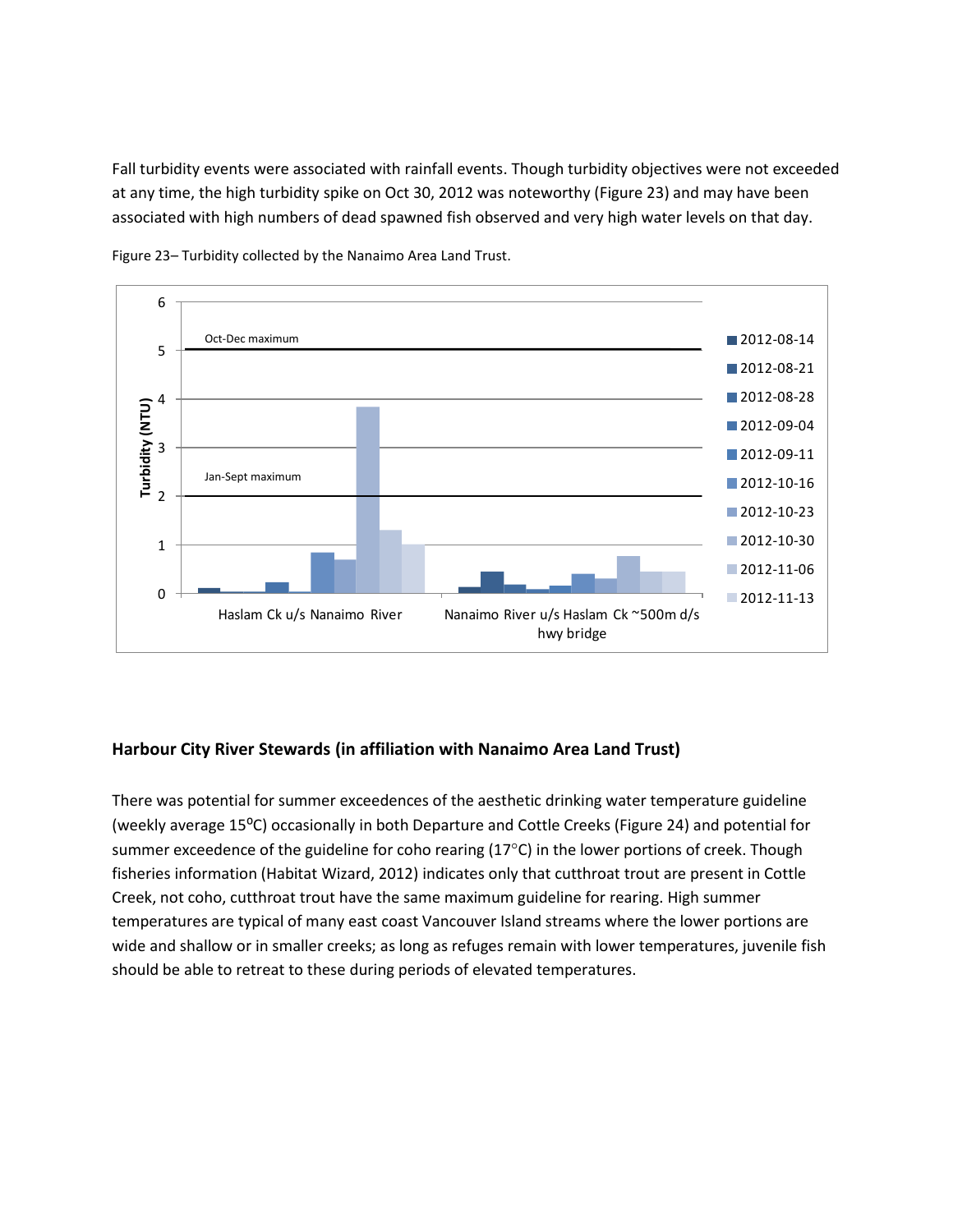

Figure 24– Temperature collected by the Harbour City River Stewards.

Dissolved oxygen (DO) at the Cottle Creek at Nottingham site was below the recommended 30 day average (average of 5.67 mg/L not shown) (Figure 25). Low DO values were associated with very low flow or still water at this site.



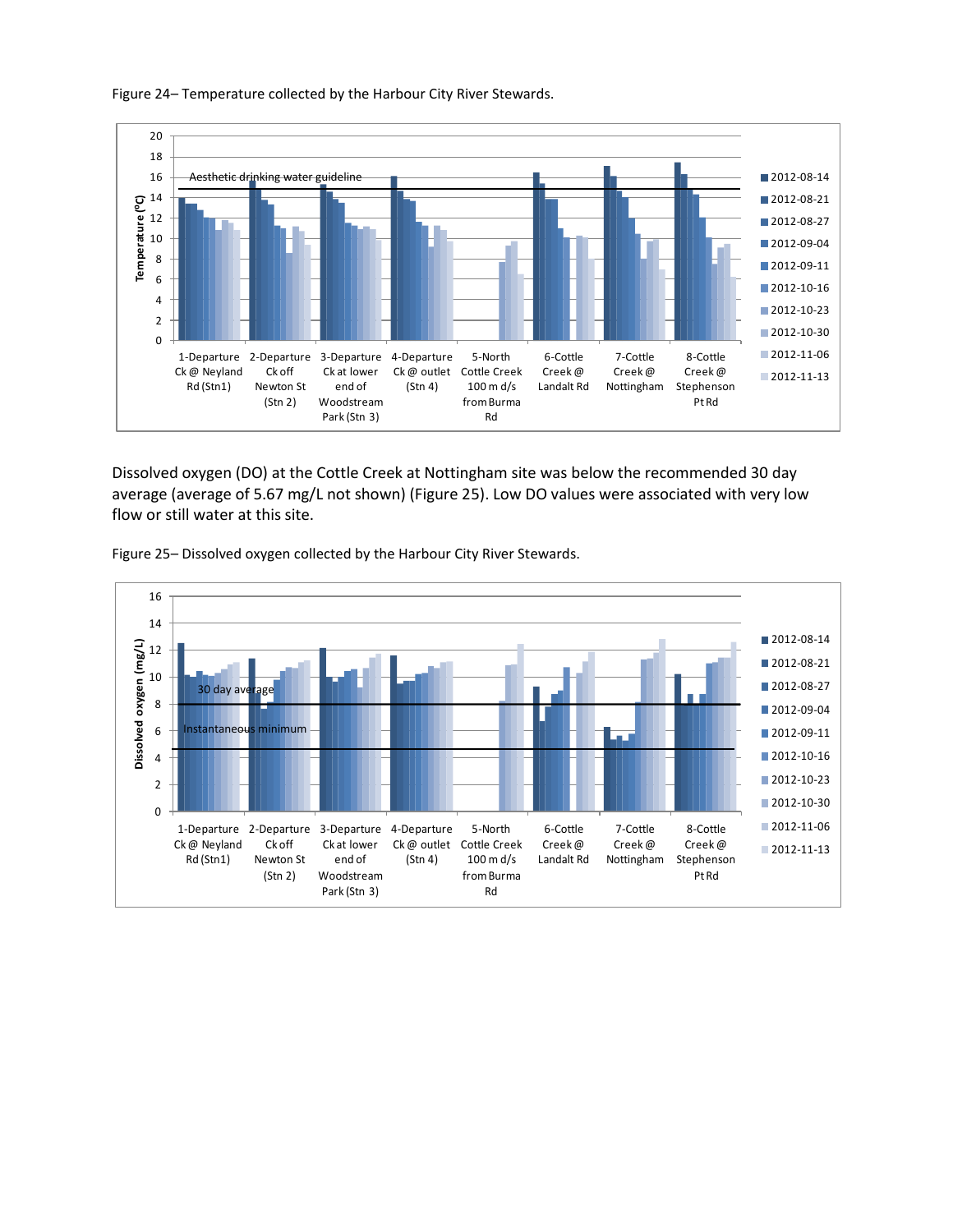Specific conductivity was higher than levels typical of coastal streams in the summer at all sites (Figure 26). These values appear to be associated with increased turbidity (Figure 27) in Cottle Creek, while in Departure Creek higher conductivity may indicate some groundwater influence in combination with turbidity influences. Further data collection will help determine trends.



Figure 26– Specific conductivity collected by the Harbour City River Stewards.

Summer turbidity events were in exceedence of turbidity objectives in Departure Creek off Newton Street and at outlet, as well as at Cottle Creek at Nottingham (Figure 27). The Departure Creek exceedences were associated with temporary in-stream works (Newton Street site) and the fact that the sample location was in a pool below a small cascade that may have disturbed sediment (outlet site). Fall turbidity events were associated with rainfall events. Elevated summer turbidity in the Cottle Creek sites may indicate anthropogenic influences; further data collection will help determine trends.



Figure 27– Turbidity collected by the Harbour City River Stewards.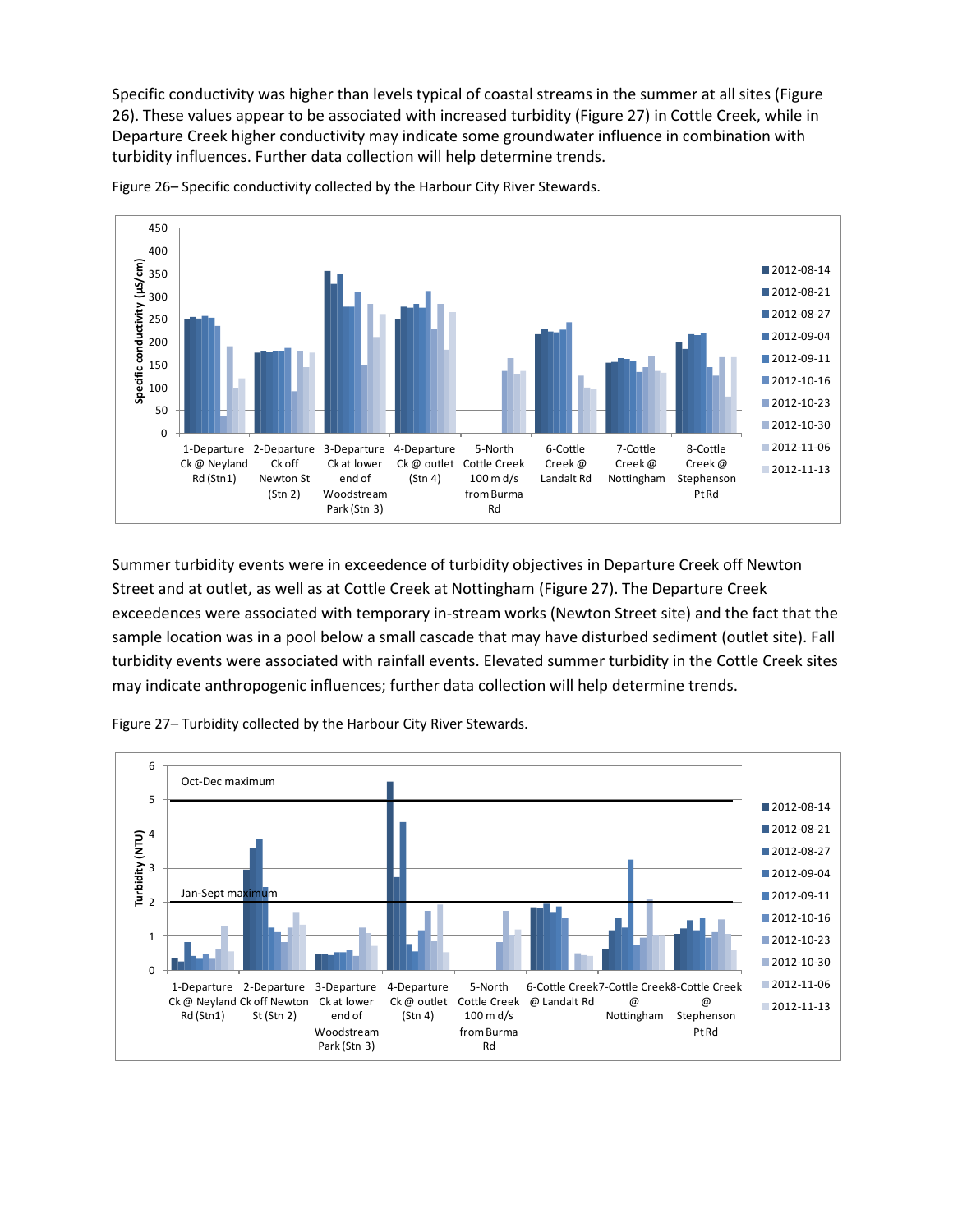#### **Vancouver Island University**

There was potential for exceedences of the aesthetic drinking water temperature guideline (weekly average 15 $^{\circ}$ C) at all sites and the guideline for coho rearing (17 $^{\circ}$ C) at nearly all sites in the summer (Figure 28). This is typical of many east coast Vancouver Island streams where the lower portions are wide and shallow or in smaller creeks; as long as refuges remain with lower temperatures, juvenile fish should be able to retreat to these during periods of elevated temperatures.



Figure 28– Temperature collected by the Vancouver Island University.

Most summer dissolved oxygen observations were below 8 mg/L. Without a fifth sample date in a 30 day period a direct comparison to objectives cannot be made; however the sites had the potential to be below the recommended 30 day average (Figure 29). Chase River at Aebig Rd had one observation below the instantaneous minimum dissolved oxygen objective (5 mg/). Low DO values were associated with very low flow or still water at these sites in the summer.

Figure 29– Dissolved oxygen collected by the Vancouver Island University.

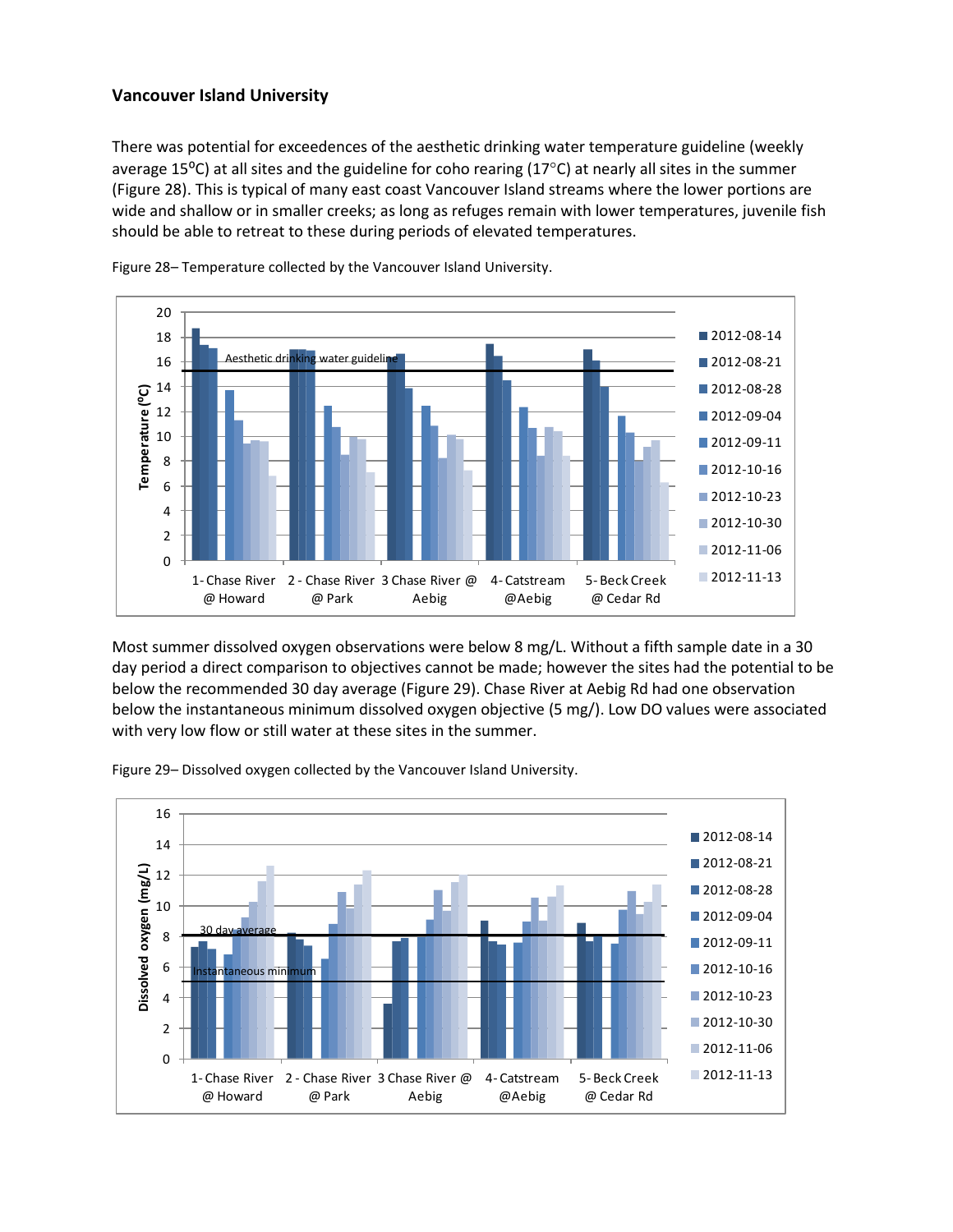Specific conductivity was higher than levels typical of coastal streams in the summer at all sites except Chase River at Howard (Figure 30). These values appear to be associated with increased turbidity (Figure 30) but may also indicate some groundwater influence. Further data collection will help determine trends.



Figure 30– Specific conductance collected by Vancouver Island University.

Summer turbidity events were occasionally in exceedence of turbidity objectives in Chase River, Catstream and Beck Creek (Figure 31), and may indicate athropogenic turbidity influences. Field observations indicated work on a logjam upstream of the Chase River at Aebig site on Sept 11, 2012 which likely affected turbidity readings. Fall turbidity events were associated with rainfall events. Further data collection will help determine trends.

Figure 31– Turbidity collected by Vancouver Island University.

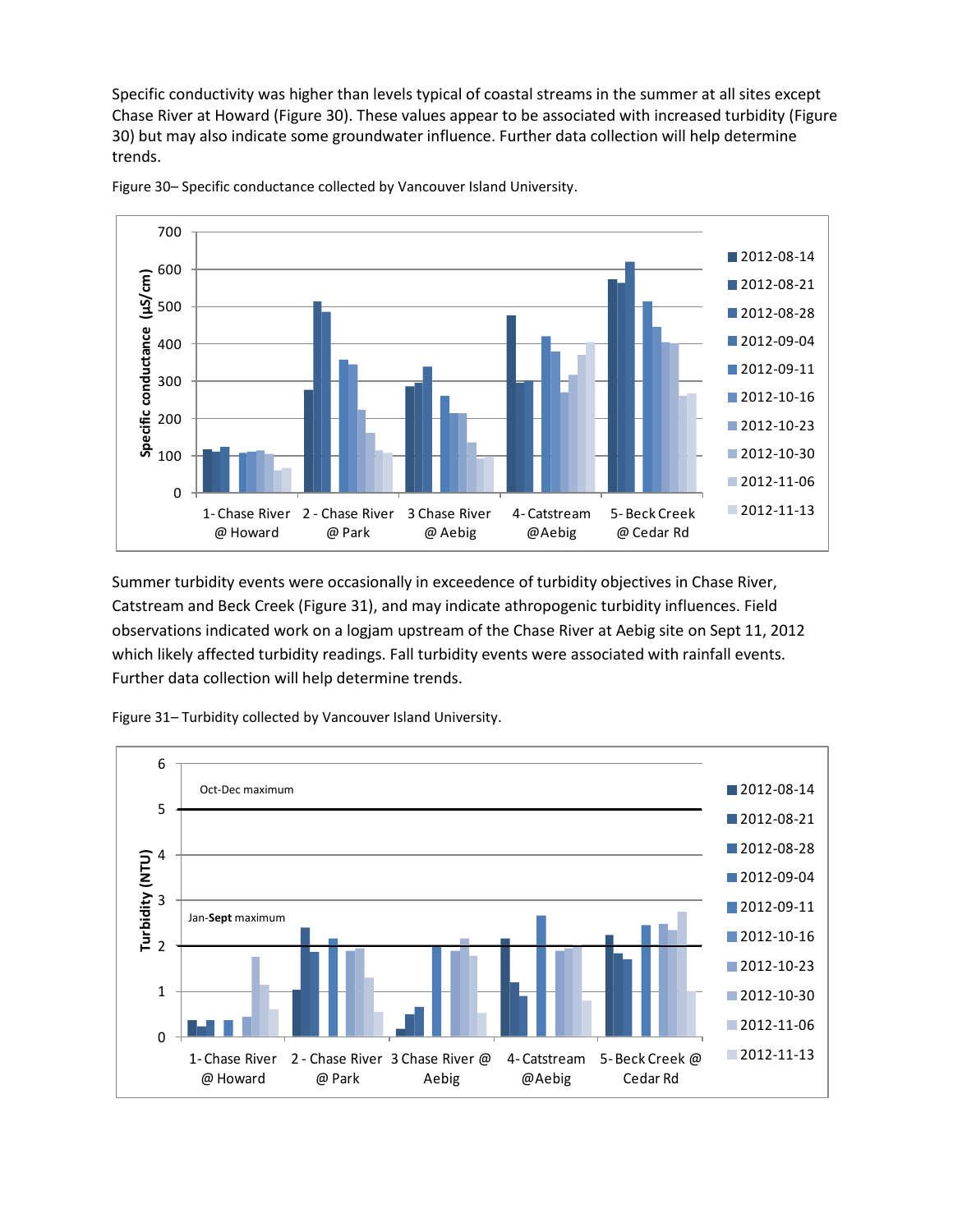#### **Island Waters Fly Fishers**

There was potential for summer exceedences of the aesthetic drinking water temperature guideline (weekly average 15<sup>o</sup>C) at all sites and the guideline for coho rearing (17<sup>o</sup>C) at nearly all sites (Figure 32). This is typical of many east coast Vancouver Island streams where the lower portions are wide and shallow or in smaller creeks; as long as refuges remain with lower temperatures, juvenile fish should be able to retreat to these during periods of elevated temperatures.



Figure 32– Temperature collected by the Island Waters Fly Fishers.

Summer dissolved oxygen was below the recommended 30 day average (Figure 33) of 8 mg/L at the Benson Creek (4.64 mg/L) and Millstone at Biggs (6.69 mg/L) sites. The Benson Creek site had several summer observations below the instantaneous minimum dissolved oxygen objective (5 mg/L). Low DO values were associated with very low flow or still water at these sites in the summer.



Figure 33– Dissolved oxygen collected by the Island Waters Fly Fishers.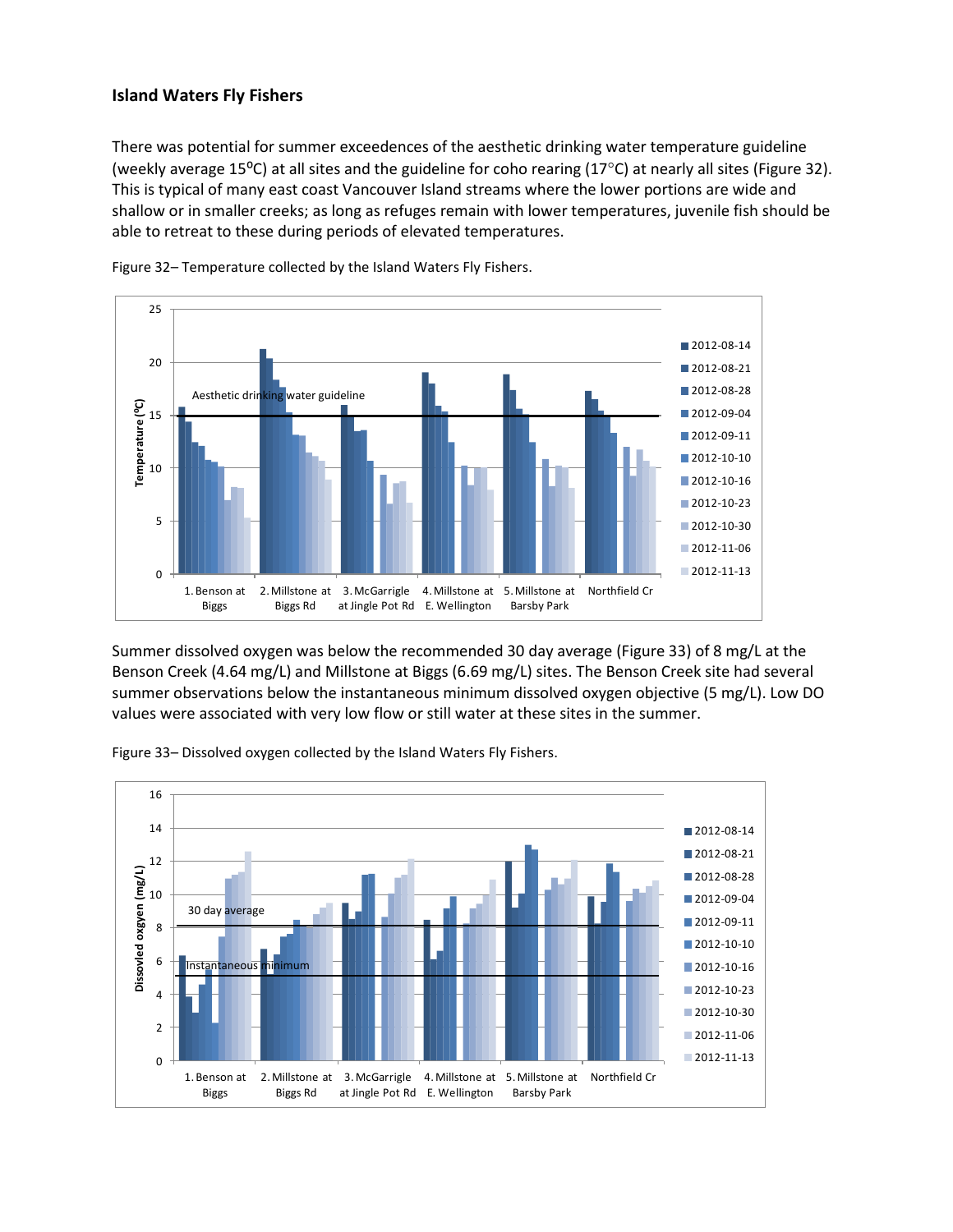Specific conductivity was higher than levels typical of coastal streams in the summer at the Benson Creek, Millstone at East Wellington, Millstone at Barsby Park and Northfield Creek sites (Figure 34). These values appear to be associated with increased turbidity for all but the Benson site (Figure 35) but may also indicate some groundwater influence. Further data collection will help determine trends.



Figure 34– Specific conductivity collected by the Island Waters Fly Fishers.

The January to September turbidity maximum was exceeded at the Northfield Creek site, while October to December objective was exceeded both at the Millstone at Barsby Park and Northfield Creek sites (Figure 35). These exceedences and other high turbidity values observed may indicate athropogenic turbidity influences. Fall turbidity events were associated with rainfall events. Further data collection will help determine trends.

Figure 35– Turbidity collected by the Island Waters Fly Fishers.

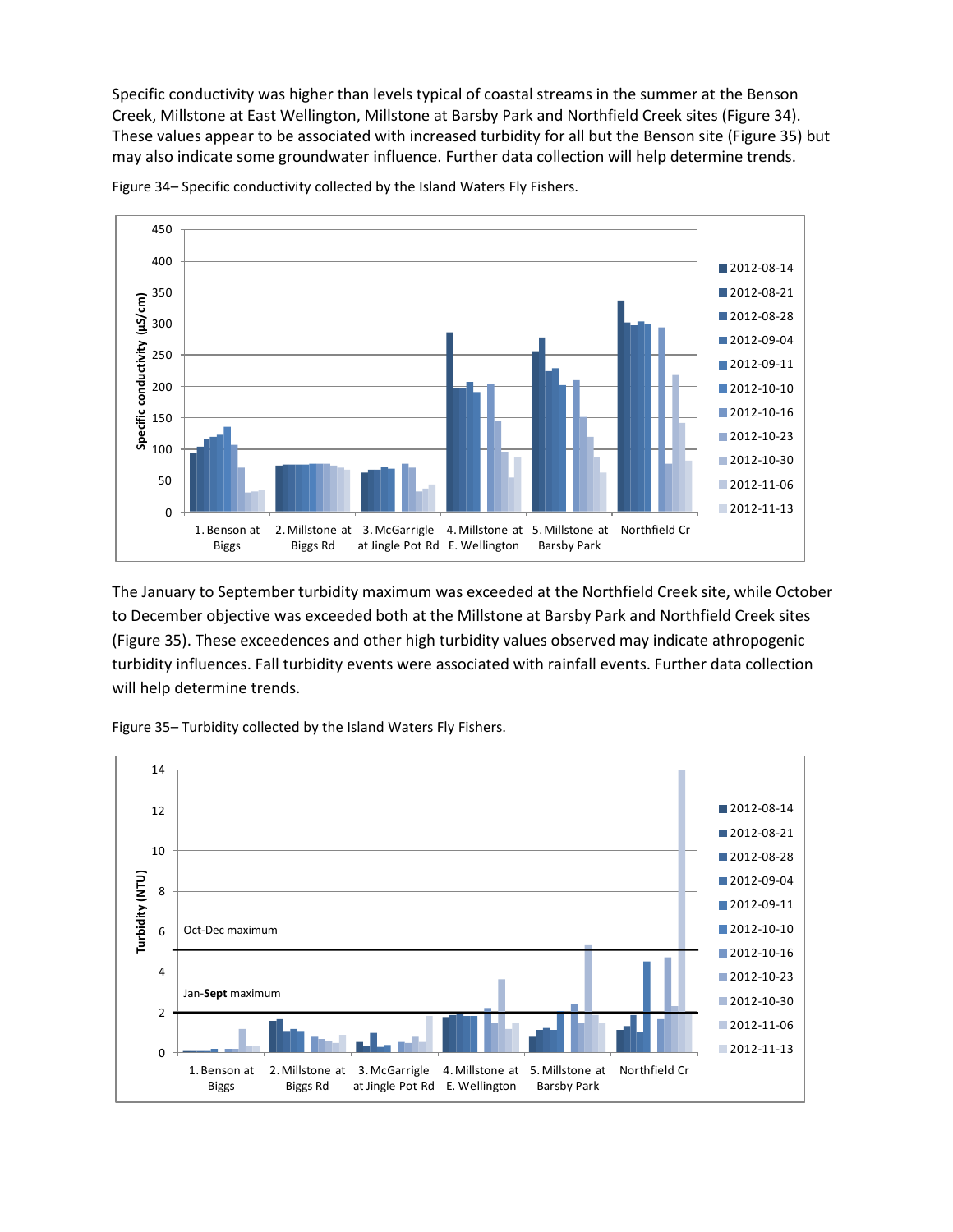At four of the sampling sites (Millstone at Biggs, Millstone at East Wellington, Millstone at Barsby and Northfield Creek) grab samples were taken for lab analysis as part of quality assurance/quality control procedures (Figure 36). Nine of the forty turbidity samples (five in summer and four in fall) analyzed were greater than 25% different than the associated meter reading taken in the field that day, and eight of these results showed a higher lab value than field value. Using the lab results objective comparison, Millstone at East Wellington also exceeds January to September turbidity objectives. Four of forty grab sample specific conductivity readings were greater than 25% different than the field readings, all were in the fall samples and all were higher than field readings. This may be due to sample technique where filling a large bottle had the potential to disturb bottom sediment and result in a higher reading. During higher flows and rain events these differences may also be due to that there can be more variation between readings taken in the same stream.





## **Recommendations**

The following recommendations are made for future monitoring years:

- Sampling should continue at all sites.
- Re-training of calibration and sampling procedures should occur at least once each year of the program.
- Quality control samples (e.g. duplicates sent for lab analysis and duplicate meter readings) should occur in each watershed.
- The importance of getting five samples in 30 days for comparison to objectives should be emphasized.